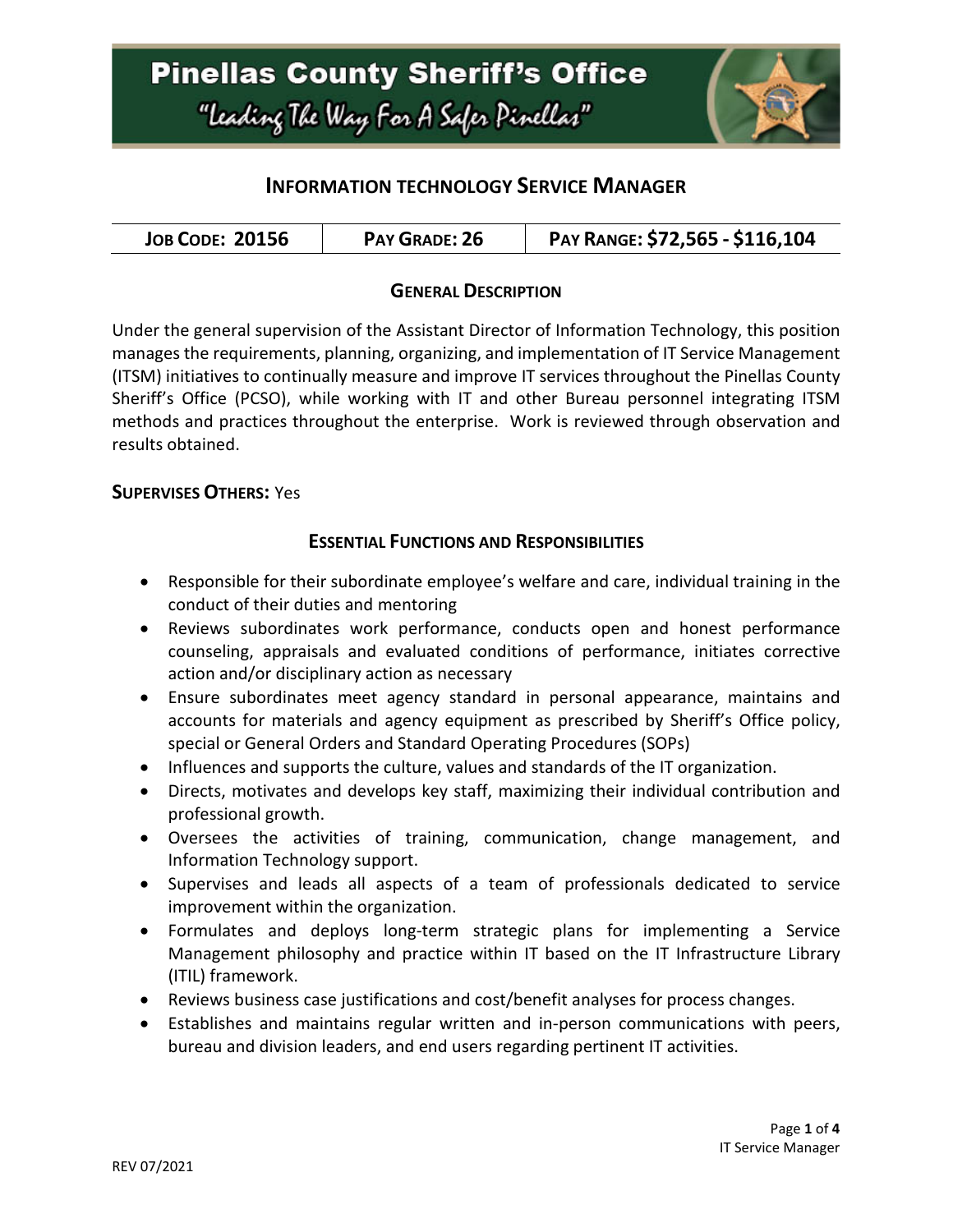# **Pinellas County Sheriff's Office** "Leading The Way For A Safer Pinellar"



- Maintains a working knowledge of PCSO core business processes to allow for the effective application of practical solutions and efficiency opportunities.
- Develops and implements project management tools and techniques to ensure consistent application and approach of the ITSM process throughout the department.
- Develops and implements performance metrics and tracking mechanisms to capture process efficiency and effectiveness.
- Leads and partners with PCSO leadership for Continuous Process Improvement.
- Monitors and manages an on-going metrics and benchmarking program to qualify and quantify success and IT value to the business of PCSO.
- Manages best practices for measuring Information Technology business processes by designing, implementing, auditing, and continually improving IT services provided.
- Creates and manages a centralized Help Desk function for the enterprise.
- Improves and manages all technology asset tracking across the organization.
- Plans and implements Change Management, Configuration/Asset Management, Incident and Problem Management, Disaster Recovery and Business Continuity best practices, and the Help Desk function.
- Communicates with various levels of the organization to gather and articulate business and solution needs to better support continual process improvement. Manages and performs a broad range of complex activities and assignments and coordinates activities that require effective multi-tasking adhering to applicable divisional business processes.
- Contributes to and executes project plans or schedules and coordinates requirements, tasks, work assignments, resources, and critical milestones effectively prioritizing tasks for individuals and work groups.
- Identifies and analyzes problems, making logical judgments on information to make datadriven decisions.
- Troubleshoots process problems and provides timely, efficient, and effective solutions to process and organizational problems.
- Takes ownership of urgent cross-sectional subject matter issues and leads teams to resolve controversial problems in a timely manner.
- Recommends and implements changes to improve operational efficiencies.
- Prepares, executes, and implements reports, plans, and projects.
- Makes and delivers informal and formal presentations, both verbally and in writing, to peers, managers, and customers at various levels of the organization using clear, concise and effective communication.
- Performs other related work as assigned or required.
- Participates in Sheriff's Office recruitment and community relations activities as directed.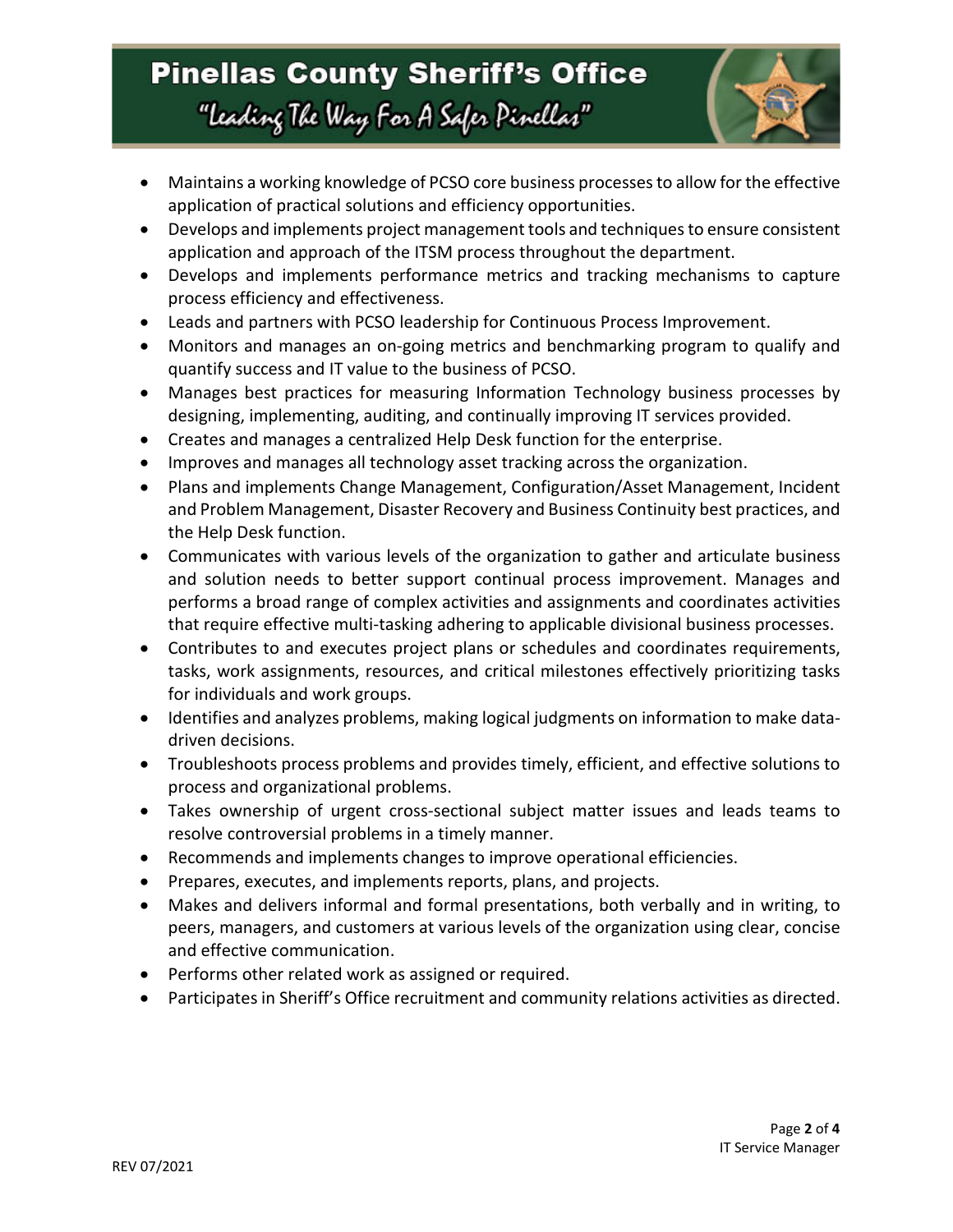# **Pinellas County Sheriff's Office** "Leading The Way For A Safer Pinellar"



Regular and reliable attendance is required as an essential function of the position.

This position is considered essential and, in the event of an emergency or natural disaster, will be required to report to work.

This list is not intended to be all-inclusive and you may not be responsible for every item listed. The employer reserves the right to assign additional functions and responsibilities as necessary.

## **QUALIFICATIONS**

- Graduation from an accredited college or university with a Bachelor's Degree in Information Technology, Computer Science, Computer Technology, or related field AND
- Three (3) years' experience which includes two (2) years' professional team leadership or supervision in the assigned subject matter tasks; OR
- Graduation from an accredited college or university with an Associate's Degree in Information Technology, Computer Science, Computer Technology, or related field AND
- Five (5) years' experience which includes two (2) years' professional team leadership or supervision in the assigned subject matter tasks; OR
- High school graduation or equivalent diploma from an institution accredited by an accrediting body recognized by the U. S. Dept. of Education or licensed as a degree granting institution by the Commission for Independent Education AND
- Eight (8) years' technical and professional experience in information technology and IT customer service which includes two (2) years' of professional leadership or supervision in the assigned subject matter OR
- An equivalent combination of education, training, and experience.
- ITIL Foundation certification, ITIL Practitioner/Intermediate or ITIL Expert certification or ITIL Service Manager/Master certification preferred.
- Must possess a valid Florida driver's license
- Consideration for this position requires a credit check

### **KNOWLEDGE, SKILLS, AND ABILITIES**

- Ability to create reports, respond to surveys, create statistical summaries, and write and revise policies, letters memos, etc.
- Ability to identify existing or potential problems and to develop ways to resolve issues.
- Working knowledge of the functions, activities, requirements, and objectives of the area assigned.
- Exercise sound judgment, initiative, problem solving, and conflict management skills.
- Skilled in ITIL, COBIT, or Lean Six Sigma process.
- Knowledge of agency budget development and management procedures.